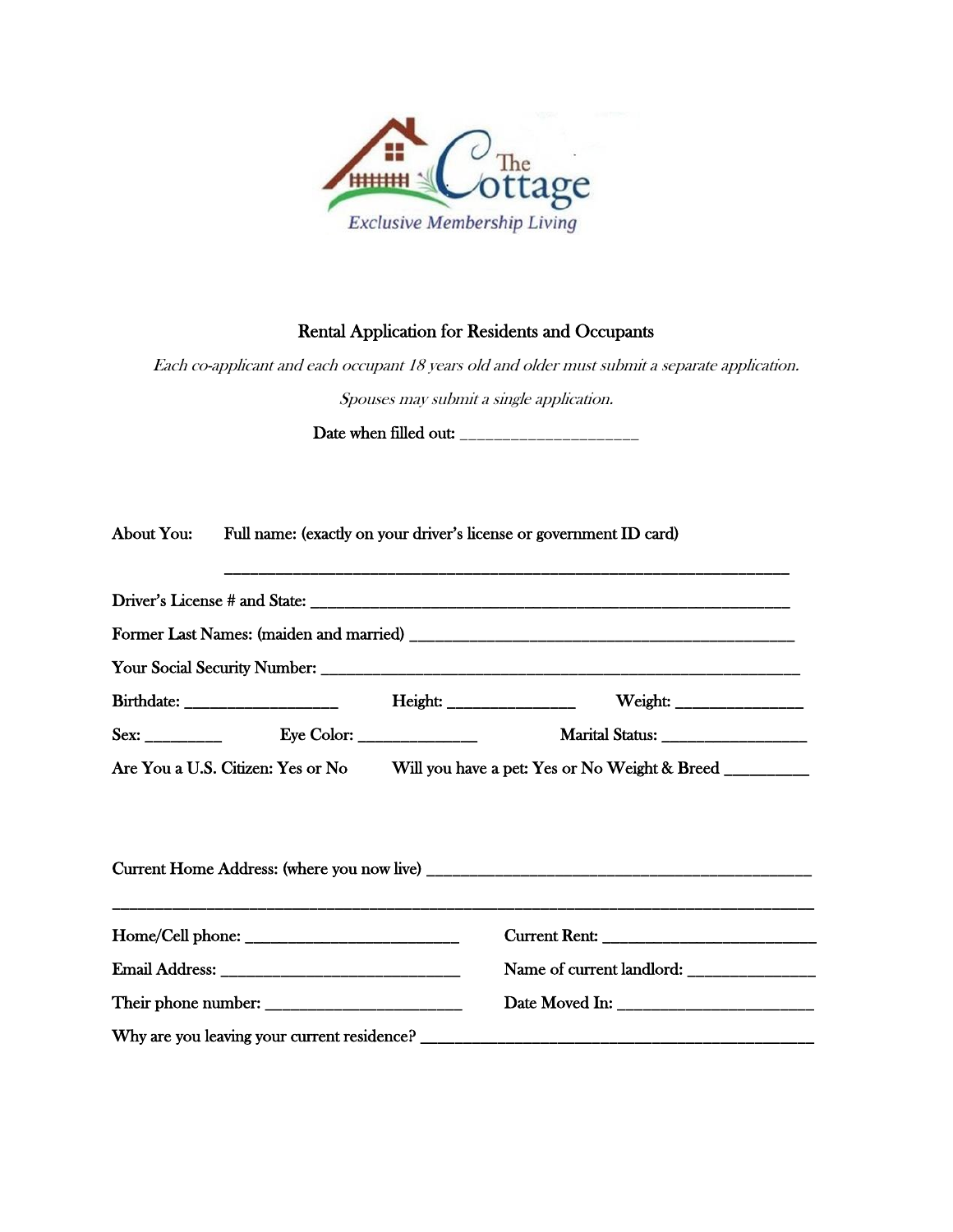| $\mathop{\rm Zip}\nolimits_{\text{max}}$       |                    |  |
|------------------------------------------------|--------------------|--|
|                                                | Date Moved In/Out: |  |
|                                                |                    |  |
|                                                |                    |  |
| Your Work:                                     |                    |  |
|                                                |                    |  |
|                                                |                    |  |
|                                                |                    |  |
|                                                |                    |  |
|                                                |                    |  |
|                                                |                    |  |
|                                                |                    |  |
|                                                |                    |  |
|                                                |                    |  |
|                                                |                    |  |
|                                                |                    |  |
| Your Gross Annual Income: ____________________ |                    |  |
|                                                |                    |  |
|                                                |                    |  |
| Your Credit History:                           |                    |  |
|                                                |                    |  |
|                                                |                    |  |
|                                                |                    |  |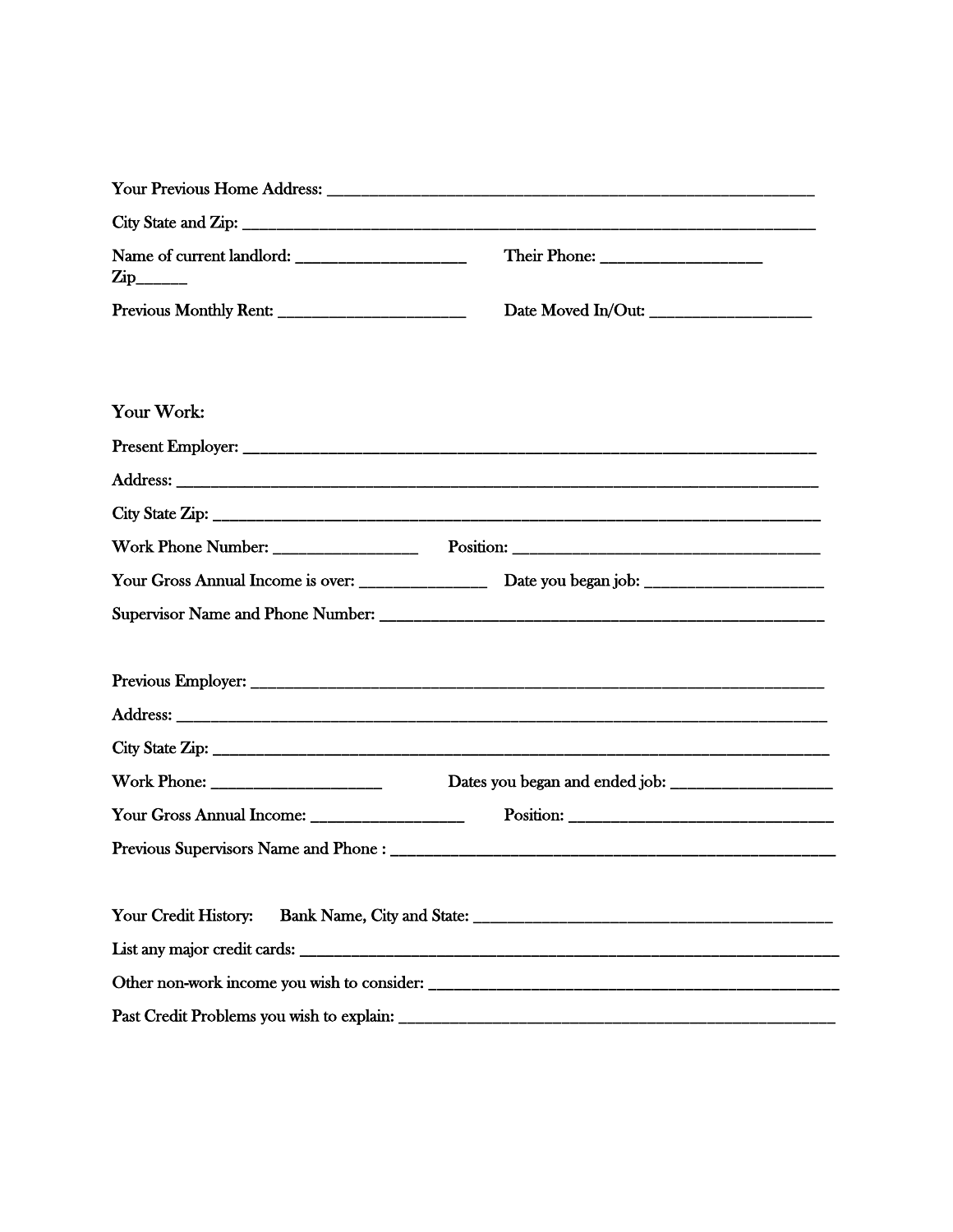Your Rental Criminal History:

Have you ever been evicted or asked to move out? Yes or no

Explain:

Have you ever moved out of a dwelling before the end of the lease term? Yes or No

\_\_\_\_\_\_\_\_\_\_\_\_\_\_\_\_\_\_\_\_\_\_\_\_\_\_\_\_\_\_\_\_\_\_\_\_\_\_\_\_\_\_\_\_\_\_\_\_\_\_\_\_\_\_\_\_\_\_\_\_\_\_\_\_\_\_\_\_\_\_\_\_\_\_\_\_\_\_\_\_\_\_\_\_\_ \_\_\_\_\_\_\_\_\_\_\_\_\_\_\_\_\_\_\_\_\_\_\_\_\_\_\_\_\_\_\_\_\_\_\_\_\_\_\_\_\_\_\_\_\_\_\_\_\_\_\_\_\_\_\_\_\_\_\_\_\_\_\_\_\_\_\_\_\_\_\_\_\_\_\_\_\_\_\_\_\_\_\_\_\_

\_\_\_\_\_\_\_\_\_\_\_\_\_\_\_\_\_\_\_\_\_\_\_\_\_\_\_\_\_\_\_\_\_\_\_\_\_\_\_\_\_\_\_\_\_\_\_\_\_\_\_\_\_\_\_\_\_\_\_\_\_\_\_\_\_\_\_\_\_\_\_\_\_\_\_\_\_\_\_\_\_\_\_\_\_ \_\_\_\_\_\_\_\_\_\_\_\_\_\_\_\_\_\_\_\_\_\_\_\_\_\_\_\_\_\_\_\_\_\_\_\_\_\_\_\_\_\_\_\_\_\_\_\_\_\_\_\_\_\_\_\_\_\_\_\_\_\_\_\_\_\_\_\_\_\_\_\_\_\_\_\_\_\_\_\_\_\_\_\_\_

\_\_\_\_\_\_\_\_\_\_\_\_\_\_\_\_\_\_\_\_\_\_\_\_\_\_\_\_\_\_\_\_\_\_\_\_\_\_\_\_\_\_\_\_\_\_\_\_\_\_\_\_\_\_\_\_\_\_\_\_\_\_\_\_\_\_\_\_\_\_\_\_\_\_\_\_\_\_\_\_\_\_\_\_\_ \_\_\_\_\_\_\_\_\_\_\_\_\_\_\_\_\_\_\_\_\_\_\_\_\_\_\_\_\_\_\_\_\_\_\_\_\_\_\_\_\_\_\_\_\_\_\_\_\_\_\_\_\_\_\_\_\_\_\_\_\_\_\_\_\_\_\_\_\_\_\_\_\_\_\_\_\_\_\_\_\_\_\_\_\_

\_\_\_\_\_\_\_\_\_\_\_\_\_\_\_\_\_\_\_\_\_\_\_\_\_\_\_\_\_\_\_\_\_\_\_\_\_\_\_\_\_\_\_\_\_\_\_\_\_\_\_\_\_\_\_\_\_\_\_\_\_\_\_\_\_\_\_\_\_\_\_\_\_\_\_\_\_\_\_\_\_\_\_\_\_ \_\_\_\_\_\_\_\_\_\_\_\_\_\_\_\_\_\_\_\_\_\_\_\_\_\_\_\_\_\_\_\_\_\_\_\_\_\_\_\_\_\_\_\_\_\_\_\_\_\_\_\_\_\_\_\_\_\_\_\_\_\_\_\_\_\_\_\_\_\_\_\_\_\_\_\_\_\_\_\_\_\_\_\_\_

Explain:

Have you ever filed for bankruptcy, been sued for rent or property damage? Yes or No

Explain:

Have you ever been charged, detained or arrested for a felony or misdemeanor? Yes or No

Explain:

| Other Occupants: Names of all persons under the age of 18 and any other person who will occupy the |  |  |
|----------------------------------------------------------------------------------------------------|--|--|
| dwelling without signing the lease                                                                 |  |  |

|                       | Birthdate: | Social Security number: |
|-----------------------|------------|-------------------------|
| DL or Govt ID Number: |            |                         |
| Name:                 |            |                         |

Sex: \_\_\_\_\_\_\_\_\_\_\_\_\_\_\_\_\_\_\_ Birthdate: \_\_\_\_\_\_\_\_\_\_\_\_\_\_\_\_\_\_\_\_\_\_\_ Social Security number: \_\_\_\_\_\_\_\_\_\_\_\_\_\_\_